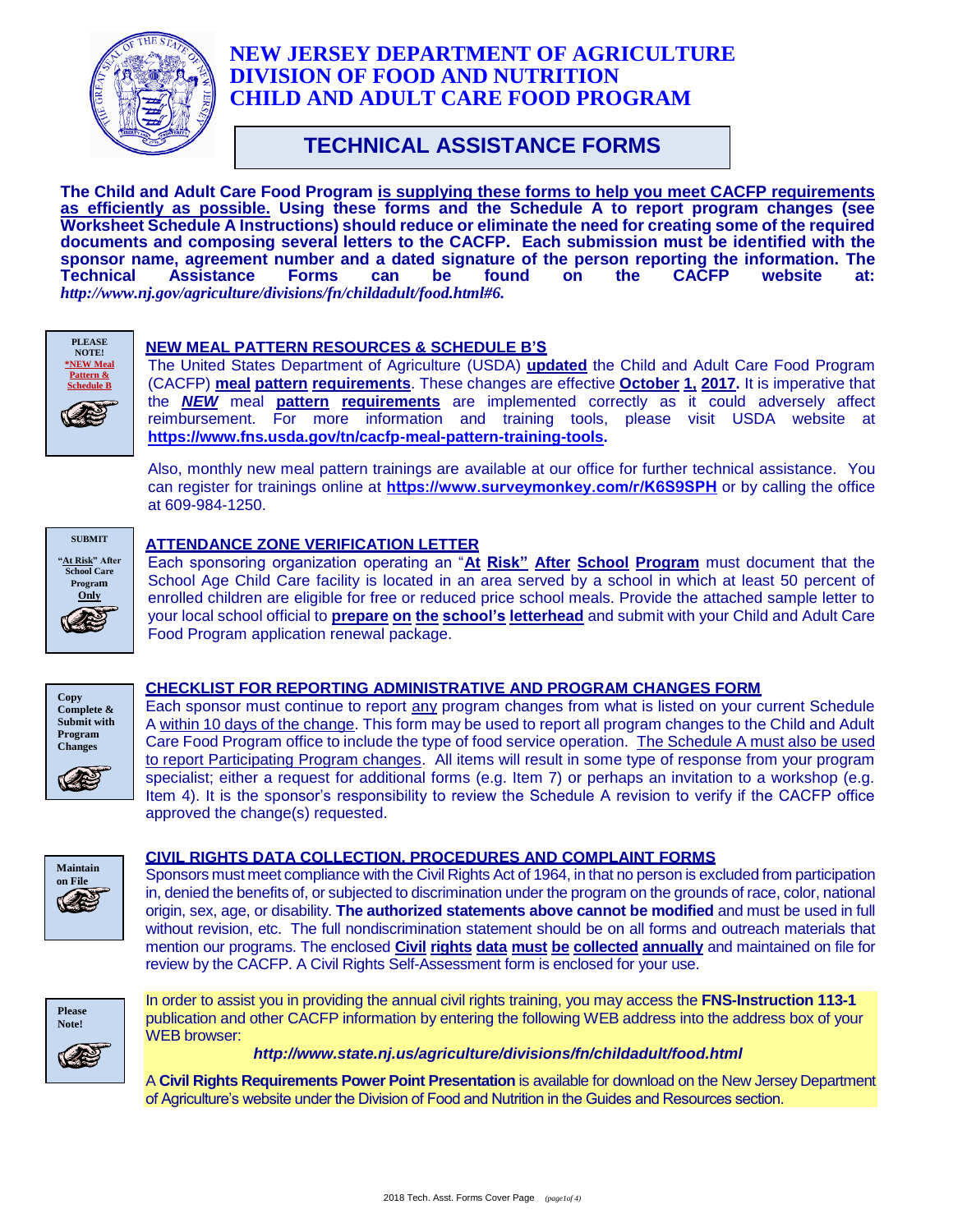# **TECHNICAL ASSISTANCE FORMS***(con't) (con't)*



#### **FIELD TRIP POLICY** *(Child Care-Yellow Attachment; Adult Care – Orange Attachment)*

The attached policy outlines the CACFP requirements for field trip meals. The Field Trip Certification is included on the Certification Page *(Page 6)* of the Sponsor Management Plan. This policy MUST BE REVIEWED AND SIGNED BY ALL SPONSORS to certify compliance with CACFP requirements when providing meals to enrolled participants on field trips, and claiming those meals for CACFP reimbursement. *Refer to highlighted areas for policy amendment regarding restaurants.*

The agency representative who signs the statement is certifying that the policy has been reviewed with staff and that staff have been sufficiently trained so that the requirements outlined in the policy will be met each time meals are served away from the facility as approved on the Schedule A.



#### **HOUSEHOLD CONTACT POLICY**

Section 226.6 (m) (5) of the Child and Adult Care Food Program (CACFP) regulations require sponsors of facilities to conduct household contacts for cause. Cause is defined as, but not limited to, the submission of false information, failure to maintain adequate attendance, meal count and enrollment records, parental complaints, repeated irregularities in meal count, attendance records and outdated enrollment forms. Household contacts must be documented. Surveys may be mailed or conducted by telephone. We are providing the English and Spanish translations of the sample household contact survey with procedures to assist you in effort to conduct these household contacts. *This directive is not required of Adult Day Care, "At-Risk", Emergency Shelters, and Outside-School-Hours-Care agencies.*



#### **MEAL COUNT RECORD** *(STANDARDIZED AND REQUIRED FORM)*

State agencies shall consider claims for reimbursement not payable when an institution fails to comply with the record keeping requirements that pertain to records directly supporting claims for reimbursement. Meal counts records are the source documents, which must be maintained in order to claim meals for reimbursement. These records must not be confused with daily attendance records. Meal Counts Must Be Taken At The Point Of Meal Service on the attached *required* standardized meal count form designed by the state agency. **Failure to maintain dated menus, attendance and meal counts are the equivalent to meals not served and will result in a disallowance of meal reimbursement and an overclaim to your sponsorship.**



#### **MEAL DURATION AND SERVICE TIMES POLICY**

This policy applies when scheduling meal times and when approval is granted for meals claimed for reimbursement in all day care facilities participating in the Child and Adult Care Food Program (CACFP), including those facilities that may operate multiple sessions for different participant groups with distinct time periods, within the same facility; and only applies to those meals being claimed for CACFP reimbursement. Any meals claimed to the CACFP that do not comply with these limitations shall not be reimbursed and the agency must absorb the costs associated with the meal.

#### **Reference: Time of meal service {226.20(k)}**

State agencies may require any institution or facility to allow a specific amount of time to elapse between meal services or require that meal services not exceed a specified duration. In addition, 7 CFR 226.25 provides that State agencies may establish additional requirements, provided that any such additional requirements are not inconsistent with the CACFP regulations.



#### **MONITORING FORM, PRE-APPROVAL VISIT FORM AND SAMPLE MONITORING SCHEDULE FORM**

Each sponsoring organization must ANNUALLY conduct the required number of monitoring visits for each facility under its sponsorship. As part of its monitoring plan, a sponsoring organization must document that it will employ the equivalent of one full-time staff person for each 25 to 150 facilities it sponsors. § 226.15(d) requires sponsors to "devote adequate supervisory and operational personnel for management and monitoring of the Program" as a condition of sponsor eligibility and a key part of meeting compliance for "Administrative Capability." Note: an employee of a management company may not conduct monitoring visits. Reviews must be conducted at least 3 times a year for each facility with no more than 6 months apart. **In addition, at least two of the three reviews must be unannounced and must include observation of a meal service**. We are providing a sample CACFP Monitoring Schedule Form to assist in your efforts to implement this requirement.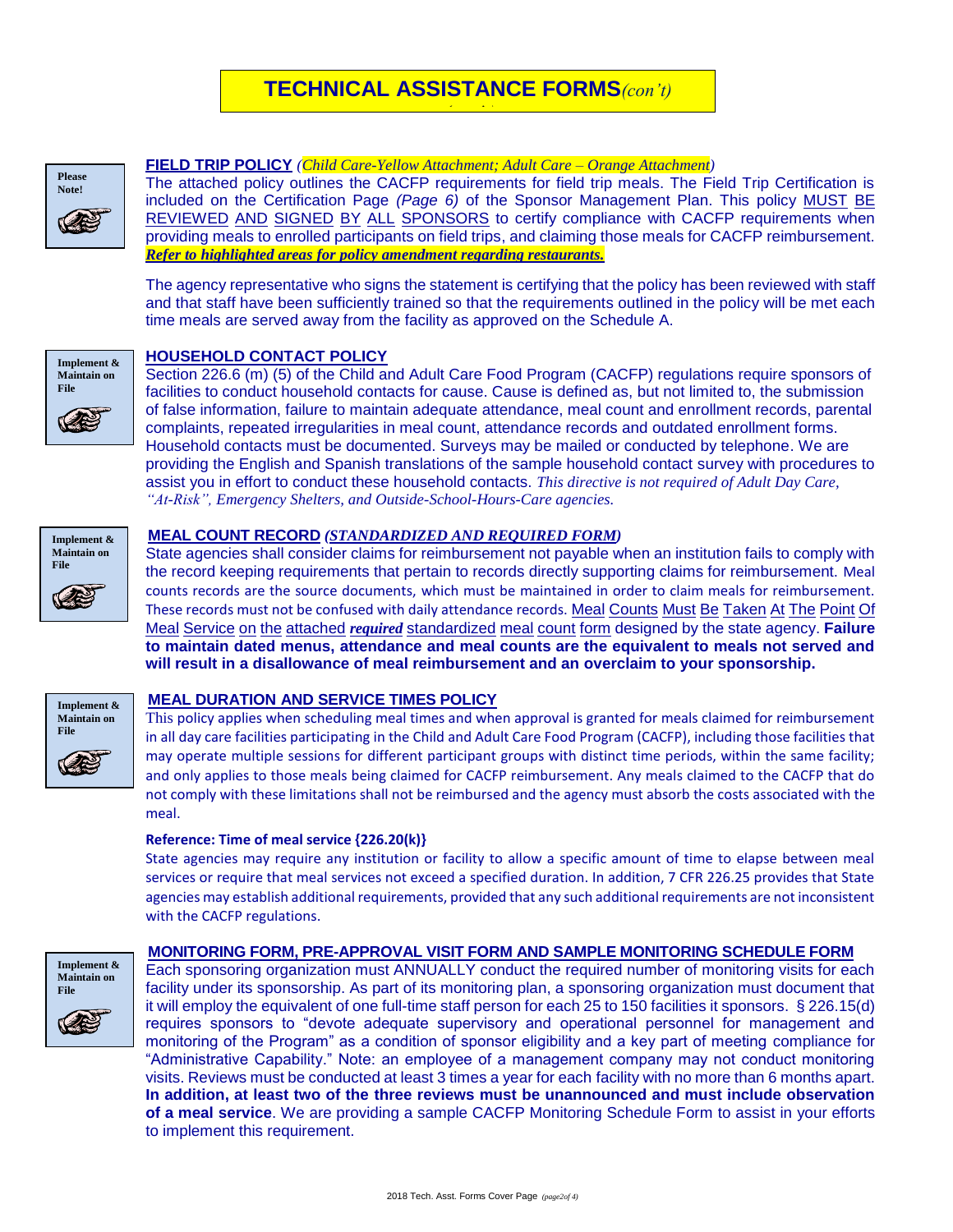# **TECHNICAL ASSISTANCE FORMS***(con't) (con't)*

Also, in accordance with § 226.16(d)(4)(i) and (ii), a reconciliation of meal counts for five consecutive days must be included as a part of each facility review (i.e., each review of a sponsored facility) conducted by a sponsor. The monitor should compare the facility's total enrollment to the daily attendance, to ensure that the number of children in attendance does not exceed the number of children enrolled or license capacity. If attendance does exceed enrollment, for any day or for any shift (if shift care is provided), the monitor must determine the source of the error (e.g., inaccurate attendance records, missing enrollment forms) before a five-day reconciliation can be completed.

Next, the monitor must compare the facility's total attendance to its meal counts, for any day or any shift (if shift care is provided). The monitor must review the five consecutive days of aggregate meal counts for each approved meal type, to ensure that meal counts do not exceed the number of participants in attendance on any day, or for any shift.

If meal counts and attendance cannot be reconciled, regulations § 226.16(d)(4)(ii) require the reviewer to "determine whether the establishment of an overclaim is necessary". The Child and Adult Care Food Program Monitoring Form has been revised to assist in your efforts to implement this requirement.



## **REIMBURSEMENT OF INFANT MEALS IN THE CHILD NUTRITION PROGRAM / PARENT DECLINE POLICY**

Section 226.20 specifies that when infants from birth through 11 months participate in the program, an "infant meal shall be offered." Child Care Facilities and Family Day Care Homes participating in CACFP must offer program meals to all eligible children who are enrolled for care in their facilities. This form will be used by parents to indicate whether they will continue supplying the breast milk or infant formula and other infant meal components or if they will accept the items provided by the facility. A completed form must be on file for each infant regardless of whether the childcare facility will claim the meals for reimbursement or not. This notification must be prepared on your agency letterhead, distributed for completion by the infant's parent, and maintained on file. **Effective, October 1, 2017 , parents may only provide one (1) infant meal component a for sponsoring institution to claim infant meal reimbursement.**



**Maintain on File**

## **OUTSIDE EMPLOYMENT POLICY**

Each sponsoring organization is required to maintain an outside employment policy on file. The policy must restrict other employment by employees that interferes with an employee's performance of Program-related duties and responsibilities, including outside employment that constitutes a real or apparent conflict of interest. A sample copy is enclosed for your use to ensure program compliance.

## **TRAINING DOCUMENTATION** *(REQUIRED FORM)*

Sponsors are required to provide annual training for all staff involved with the Child and Adult Care Food Program. The trainings must be conducted after the receipt of the CACFP application and renewals. The attached form must be used. You may include or attach additional training documentation, but all training topics must be covered and the form must be completed to meet program compliance. Keep this completed form on file for review by the Child and Adult Care Food Program staff during administrative reviews.



## **FEDERAL FINANCIAL ACCOUNTABILITY TRANSPARENCY ACT (FFATA)**

This information is required for approval. Sponsors must provide a DUNS number and System for Award Management (SAM) in order to complete the application renewal package. REFER TO MEMO #09-8. Your organization may already have a DUNS number. To determine if this number is current, consult your agency's business office, chief financial officer, grant administrator or authorizing official.

Each organization must obtain System for Award Management (SAM), and maintain a **current** SAM registration at all times during which it receives federal funding. (Annual renewal of SAM registration is required to remain active.) Please provide unrestricted access to your SAM registration:

*For detailed information on the SAM's and Step-by-step screen shots of the registration process, refer to the SAM or FAQs at: https://www. sam.gov, or contact:* 

> *Federal Service Desk (8am -8pm Eastern Time) 866-606-8220 DSN: 866-606-8220*

## 2018 Tech. Asst. Forms Cover Page *(page3of 4)* **TECHNICAL ASSISTANCE FORMS***(con't) (con't)*